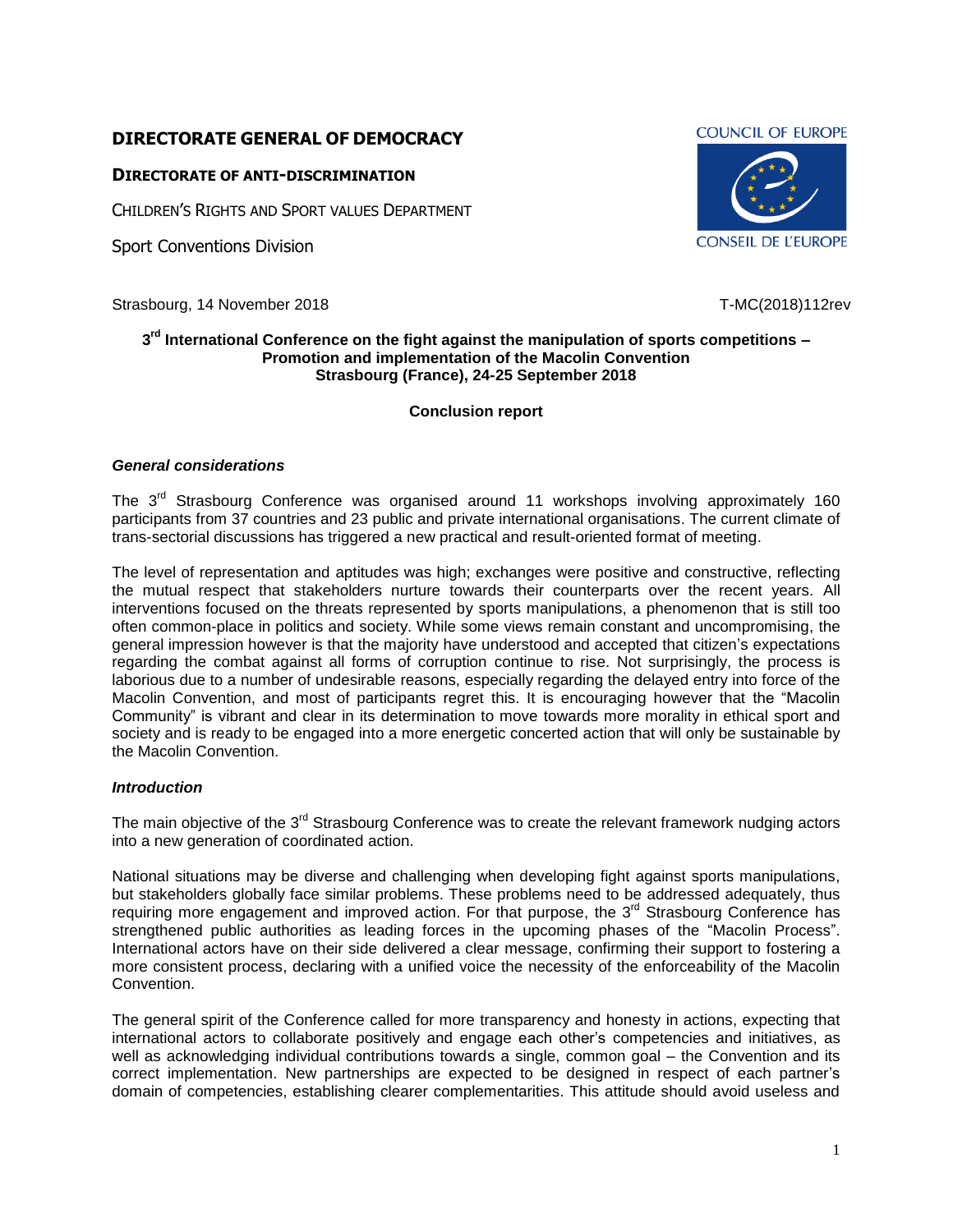counterproductive competition and should rather lead to a more coherent and appeased narrative, enhancing general co-operation instead of individual positions.

This "*Conclusion report"* contains two main parts:

- 1. "Lessons learned" from the Conference, clarifying certain key strategic issues and explanations of main problems faced by the Macolin Community that have to be taken into account in order to elaborate the "Macolin Roadmap"<sup>1</sup>.
- 2. "Next steps", which will be two-fold, including 'General objectives' shared by the majority of Conference participants and 'priorities for the future' based on workshop discussions.

"Priorities for the future", once confirmed by feedback to the Conclusion report will be subject to additional effort with the view to elaborating a concrete list of actions. That will then implemented through a collective effort within the "Macolin Roadmap" which will multiply opportunities for exchanging experiences and capacity building, in the spirit of all aspects of the Macolin Convention

#### *1. Lessons learned*

- i. In the enduring climate of inability for EU Member States to ratify the Macolin Convention, the  $3^{rd}$ Strasbourg Conference helped in distinguishing two schools of action that have evolved over recent years concerning the way to envisage the fight against manipulations of sports competitions:
	- "Pragmatics" feel that because the Convention is not yet in force (and in many cases in Europe, the member states are unable to ratify it anyway), they need to implement actions using currently available opportunities. This approach thus favours classical bilateral co-operation agreements, ad hoc transitional tools and procedures (e.g. Alert and Surveillance System), sectorial capacity building and so on, although, in many cases, they support the Convention's principles.
	- "Macolinists" underline that they are forced to rely on specific legislation that is often insufficient to address all aspects of sports manipulations, and therefore find themselves blocked from carrying out global efficient actions. For them, only the Macolin Convention can provide the international legal background and integrated responses necessary to carry out the ensemble of reforms and changes to establish the necessary innovative conditions and partnerships.

These two attitudes are not in contradiction, and even *de facto*, will have to coexist for a little longer. However by clarifying the two positions the Conference has paved the way to discuss the best way reconcile them; highlighting notably the two approaches should converge in preparation of the entry into force of the Macolin Convention.

- ii. The Macolin Convention is still not fully understood due to an enduring sectorial mentality and protection of vested interests. There is still a general tendency to look for answers within the Convention not in the overarching interest of protecting against manipulations, but rather to only reply to issues faced within one's own domain. This denying the fact that the Convention is designed to propose global solutions involving all stakeholders through an integrated approach and transversal co-operation;
- iii. The obstacle to the Macolin Convention's ratification created at the European Union level has encouraged certain stakeholders to act alternatively within the existing legal and institutional environment (see the "pragmatics", § i. above). Admittedly, those stakeholders involved in the drafting process had tailored the Convention with the idea of its swift entry into force, hoping to

<sup>1&</sup>lt;br>The Macolin Roadmap was developed following the 2<sup>nd</sup> Conference in September 2016 as a global framework that started to streamline actions and projects towards common goals. The update version will include a concrete action plan released in the coming months for the following 2 years.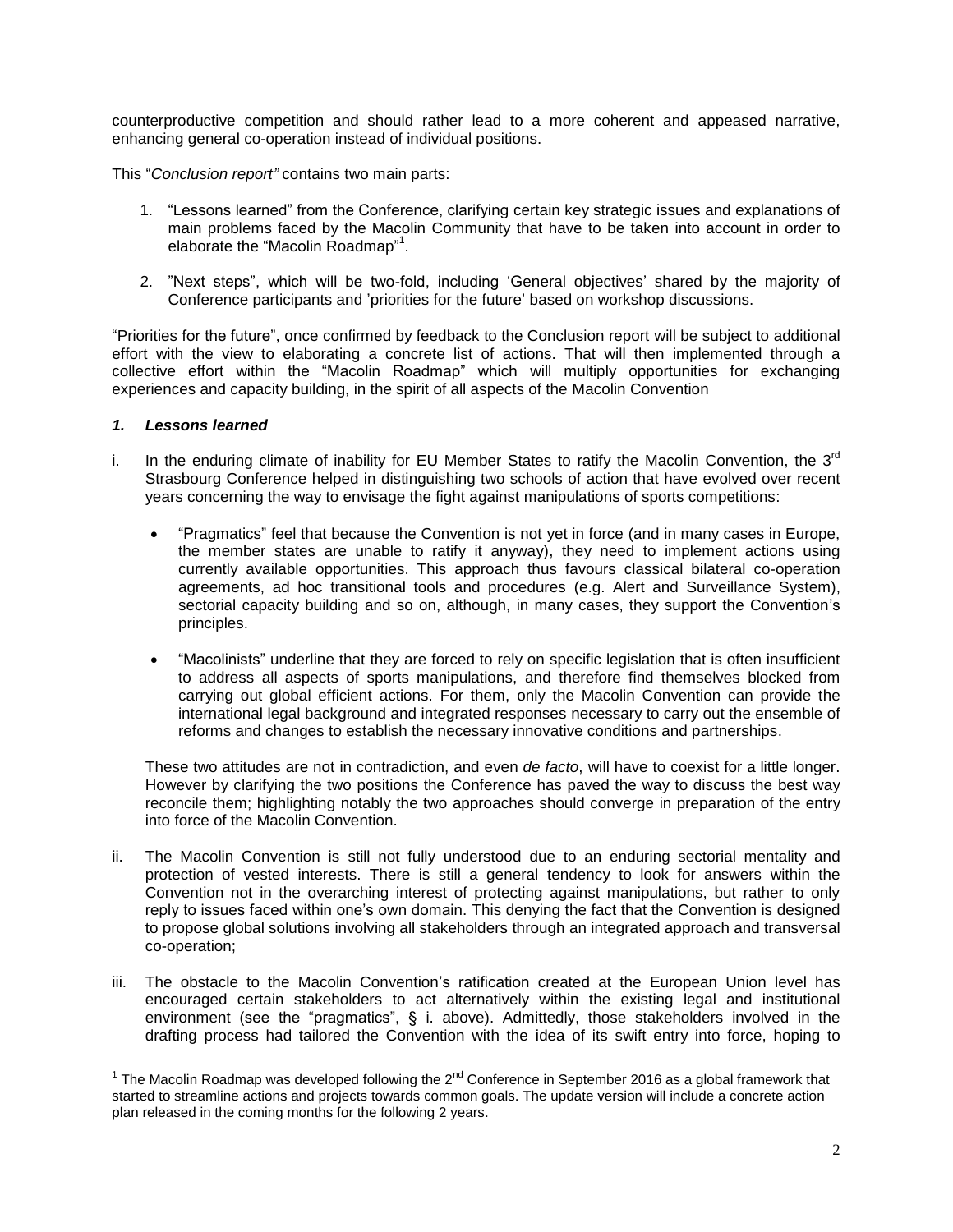immediately benefit from its legal framework including the establishment of transnational cooperation structures. Following the first encouraging flow of signatures in 2014, the subsequent EU decision *not* to ratify the Convention forced stakeholders to use aspects of the Convention and to improvise. This has led to a proliferation of partial solutions, at times responding to the most urgent problems, but failing to establish a systematic and consistent process;

iv. Moreover, the delay between the adoption of the Convention and its entry into force have led certain national and international stakeholders to consider that some of the common issues debated during the drafting process of the Convention, could be re-opened for debate. Some of these issues were, to a certain extent, contorted by some "lobbies", disguising the original terms of the Convention and confusing its ultimate goal.

In this environment, the promotion of the Convention faces a number of obstacles. Some stakeholders have convinced themselves that it may even be possible to avoid ratifying the Convention and that implementing its principles would suffice. However, discussions during the  $3<sup>rd</sup>$  Strasbourg Conference made clear that it is simply not possible to proceed in the long-term without the Macolin Convention.

## 2. *Next steps*

## *General objectives*

Participants expressed a general consensus about the following objectives which concretely define the short-term and mid-term goals for the "Macolin Roadmap":

- i. The Macolin Convention must enter into force as soon as possible; following the signature and ratification by a maximum of countries, Parties will be legally obliged to act;
- ii. The concept of "sports manipulations" must continue to be explained in order to include the entire scope of the domain and of the Convention. It should definitively include all types of manipulations as they are revealed by countries worldwide, and further develop a clear terminology further in order to help stakeholders develop a coherent narrative and an integrated approach to the phenomenon<sup>2</sup>;
- iii. Public authorities must take charge of the "Macolin Process";
- iv. National Platforms must build confidence between their own national stakeholders in order to ensure the necessary operational co-operation;
- v. Trans-national co-operation must be developed between National Platforms, the Council of Europe Network of National Platforms (Group of Copenhagen) and international actors as far as possible to prepare for the legislative basis offered by the Convention;
- vi. Stakeholders in agreement with the Macolin Convention must manifest themselves clearly and work together more closely endeavouring to create synergies ;
- vii. Pragmatic approaches and coordinated field assistance must be developed in order to learn from field experiences (good practices);
- viii. Education and prevention (together on detection and sanction) must include an approach involving all stakeholders, in order to work on vulnerabilities and tackle the causes of corruption in sport;

In accordance to these "general objectives", in the "pre-Macolin environment" (preparatory stage of the Convention), the "learning by doing" approach is encouraged as an effective means of understanding the phenomenon, one that allows actors and countries to experiment new ways of action in order to prepare the future implementation of the Macolin Convention. It is critical that efforts targeting enhanced awareness, education programmes, sharing of experience and so on, continue to be enhanced and strengthened. They should continue however, in a more transparent, coordinated and interchangeable manner, rising above rivalry and allowing specialised stakeholders to function without risk of competition and overlap but rather in a spirit of mutual aid in the name of protecting sport integrity.

 2 See Updated Concept on the Manipulation of Sports Competitions, TMC(2018)87rev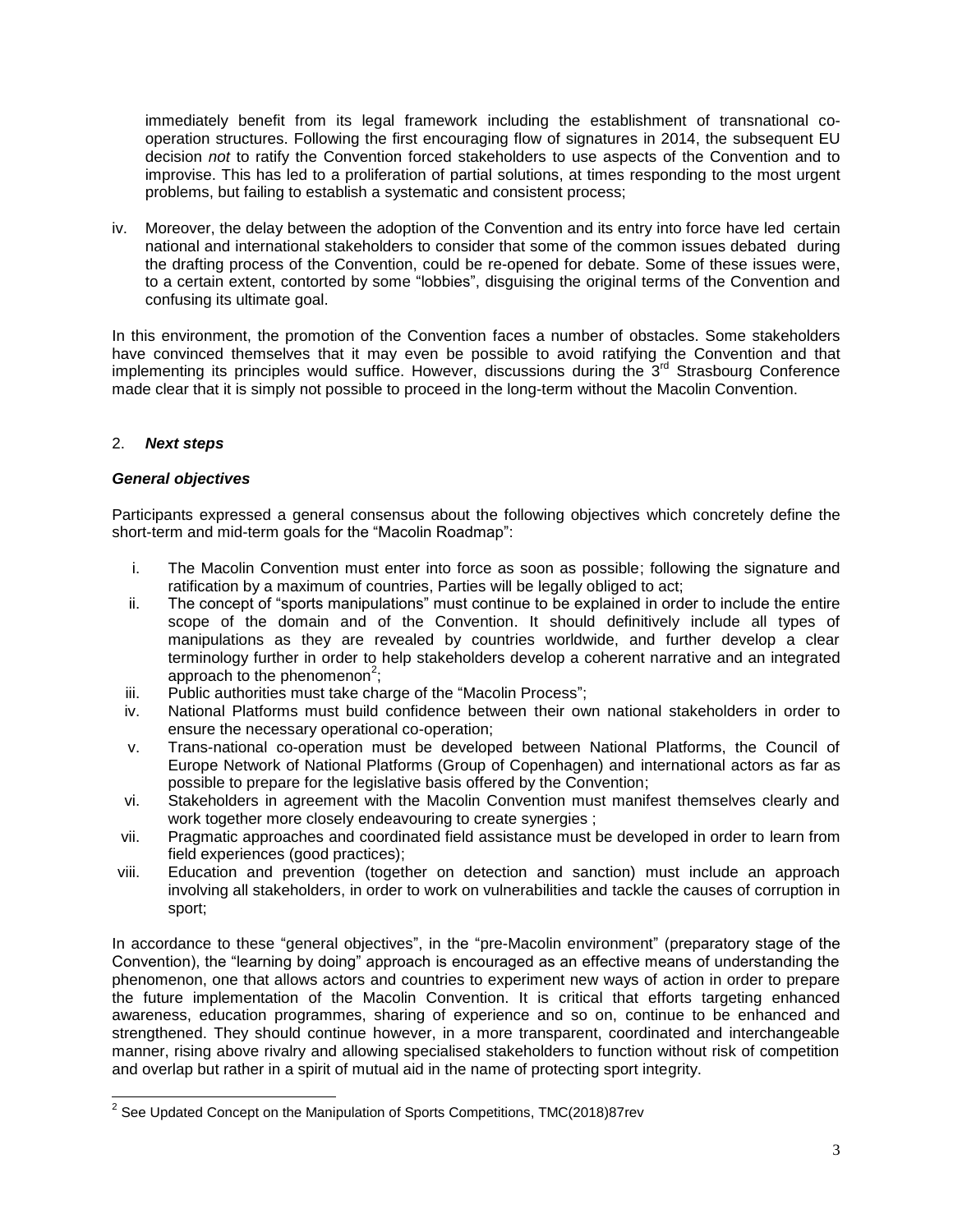#### *Priorities for the future*

The "priorities for the future" are stated within the Macolin Convention and thus find their legitimacy therein. They aim at helping to prepare the Macolin environment, making possible the effective implementation of the Convention on its entry into force<sup>3</sup>. They are formulated below in broad terms, offering opportunities to "think out of the box", and to establish an understanding of what may be done now and in the future to take full advantage of the opportunities presented by the Macolin Convention.

The "priorities for the future" are structured in line with the three complementary components – or policy levels of the integrated approach defining the "Macolin Process" which public authorities must implement simultaneously in order to develop efficient responses to sports manipulations and related corrupt practices<sup>4</sup>:

- 1. A national integrated approach dealing with sports manipulations and associated corrupt practices;
- 2. A National co-operation involving key actors;
- 3. Coordinated trans-national and international mechanisms to protect the integrity of sport and combat corruption in sport.

The "priorities for the future" are also defined as responses to five main challenges identified by the Conference participants:

- A. Understanding the threat of sports manipulations to sport and society within the full context of the Convention;
- B. Building trust and confidence among and between National Platforms and critical stakeholders, particularly with respect to collecting, sharing and dealing with information;
- C. Creating a legal and cultural environment to enhance the legitimacy and effectiveness of reporting;
- D. Maximising the impact of education and outreach in an effort to focus more on prevention;
- E. Encouraging uptake of the Macolin Convention.

|                                    | A.Understanding the threat B. Building trust and         |                              | C. Creating a legal and    | D. Maximising the impact                            | E. Encouraging uptake of |
|------------------------------------|----------------------------------------------------------|------------------------------|----------------------------|-----------------------------------------------------|--------------------------|
| challenges                         | of sports manipulations to                               | confidence among and         | cultural environment to    | of education and outreach in the Macolin Convention |                          |
|                                    | sport and society within the Ibetween National Platforms |                              | enhance the legitimacy and | an effort to focus more on                          |                          |
|                                    | full context of the                                      | and critical stakeholders.   | effectiveness of reporting | prevention                                          |                          |
| Macolin Process                    | <b>Convention</b>                                        | particularly with respect to |                            |                                                     |                          |
|                                    |                                                          | collecting, sharing and      |                            |                                                     |                          |
|                                    |                                                          | dealing with information     |                            |                                                     |                          |
|                                    |                                                          |                              |                            |                                                     |                          |
| 1. A national integrated approach  |                                                          |                              |                            |                                                     |                          |
| dealing with sports manipulations  |                                                          |                              |                            |                                                     |                          |
| and associated corrupt practices   |                                                          |                              |                            |                                                     |                          |
| 2. A National co-operation         |                                                          |                              |                            |                                                     |                          |
| involving key actors               |                                                          |                              |                            |                                                     |                          |
| 3. Coordinated trans-national and  |                                                          |                              |                            |                                                     |                          |
| international mechanisms to        |                                                          |                              |                            |                                                     |                          |
| protect the integrity of sport and |                                                          |                              |                            |                                                     |                          |
| combat corruption in sport         |                                                          |                              |                            |                                                     |                          |

These priorities do not comprehensively cover all issues dealt with in the Macolin Convention. Instead they focus on subjects which participants have raised to be of particular importance, to be the subject of future collective work. Discussions also highlighted several other subjects which may be used for longer term developments. It falls to each stakeholder to develop or pursue additional priorities relevant to its competencies and interests, while consistently ensuring coordination and coherence in action in the objectives of the Macolin Roadmap.

 $\frac{3}{3}$  controversial issues have not been considered for formulating priorities; the priority about these issues is to pursue the dialogue<br><sup>4</sup> these semi

these components served as the basis for the thematic discussions (session 3)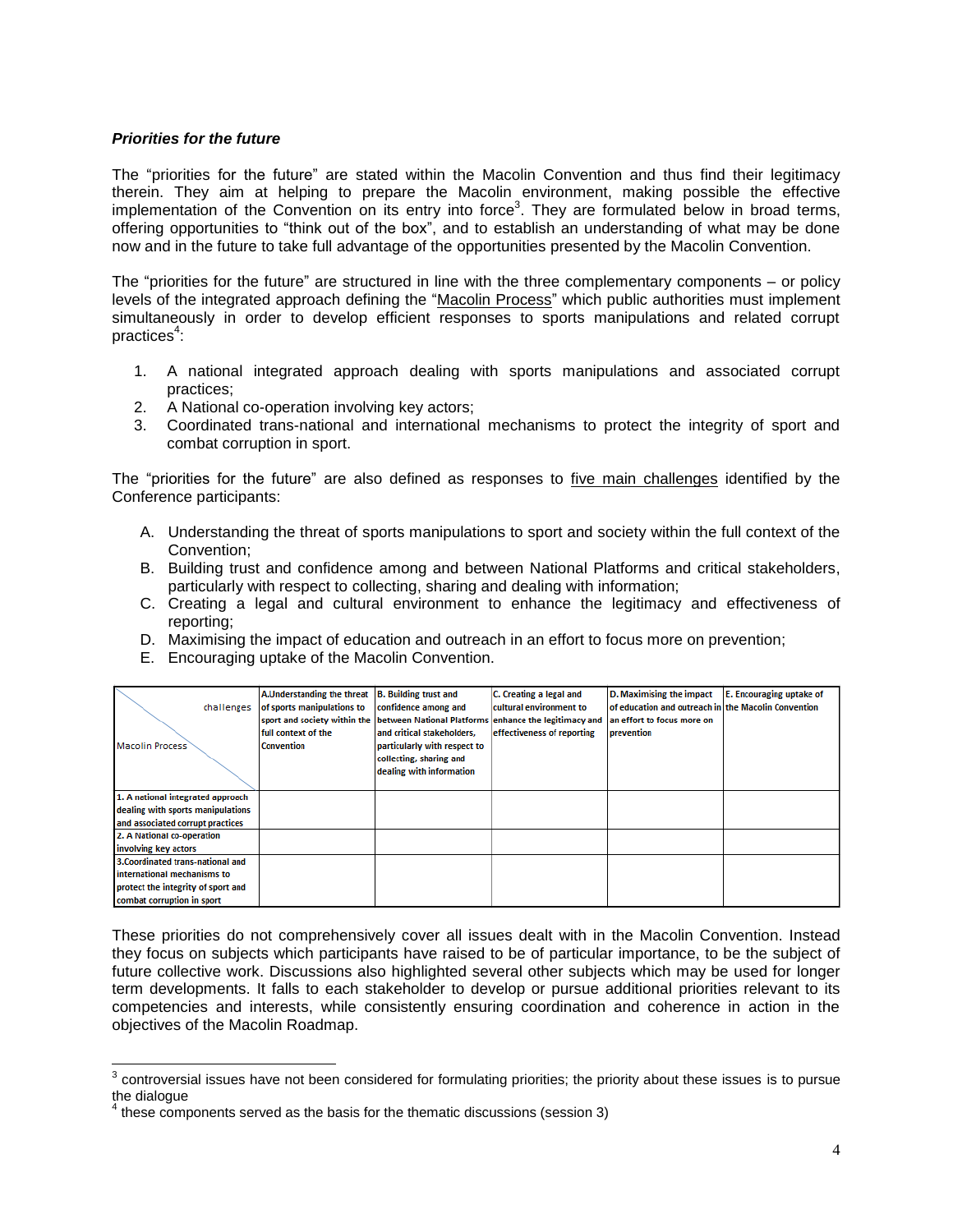The 14 "priorities for the future" presented henceforth do not specify defined actions; the determination of actions will require further discussions between partners and participants as part of the Macolin Roadmap. They are however accompanied by contextual ideas or positions defended by participants during the workshops, which might help later in defining the scope of the actions to be decided.

The 14 "priorities for the future" are the following (see summary in appendix 1):

# **1. A national integrated approach dealing with sports manipulations and associated corrupt practices**

*Challenge A: Understanding the threat of sports manipulations to sport and society within the full context of the Convention*

*Priority 1.A.1: To define trans-sectorial / transversal common "risk assessment / analysis" methods*

- There is a lack of culture to anticipate; stakeholders prefer to react to major situations (following a press alert for example) rather than to engage in risk identification and prevention (perhaps due to the requirement for additional resources and planning in order to do it);
- Certain aspects of problems and threats represented by sports manipulations have been well studied, resulting in the development of several reports and reference documents which provide key background information on the current situation (EUROPOL, UNODC, IOC, etc.) from certain perspectives;
- There are no updated syntheses available and no overarching approach or methodology established;
- Risk assessment is about identifying and understanding the problems, and clarifying what each actor is currently doing in order to tackle these problems (provide a state of play);
- Risk assessment provides exposure of the threats, and helps in identifying priorities for action. The objective is to help develop strategic or operational decisions as an integral tool essential for public authorities, especially when setting up National Platforms (purpose, responsibilities, form, status, etc.);
- Risk assessment is an ongoing process, as a source for defining "risk management" measures, eventually relating to the definition of annual action plans;
- A comprehensive approach (including all fields of interest) is required that embraces a wideperspective (sectorial reports, public and sports' opinion / perception, law enforcement approach to investigators, betting industry feelings about trends of the market, etc.) and a "needs assessment" approach identifying what actors are doing or could currently do within existing legal and institutional frameworks, as well as what they are missing;
- $\triangleright$  There is a requirement to know more in detail about what was done and how in further areas related to manipulations in order to propose standard basic measures which may lead to the adoption of National Action Plans (national strategy) to tackle sports manipulations, enabling actors to commit towards common objectives, and the clear definition of their responsibilities

*Challenge A: Understanding the threat of sports manipulations to sport and society within the full context of the Convention*

#### *Priority 1.A.2: To organise relations between stakeholders*

• Some countries have not vet nominated their regulatory authorities or are struggling in defining their exact role, thus either not clearly understanding the tasks of a regulatory authority or expecting this entity to carry out tasks beyond its competencies;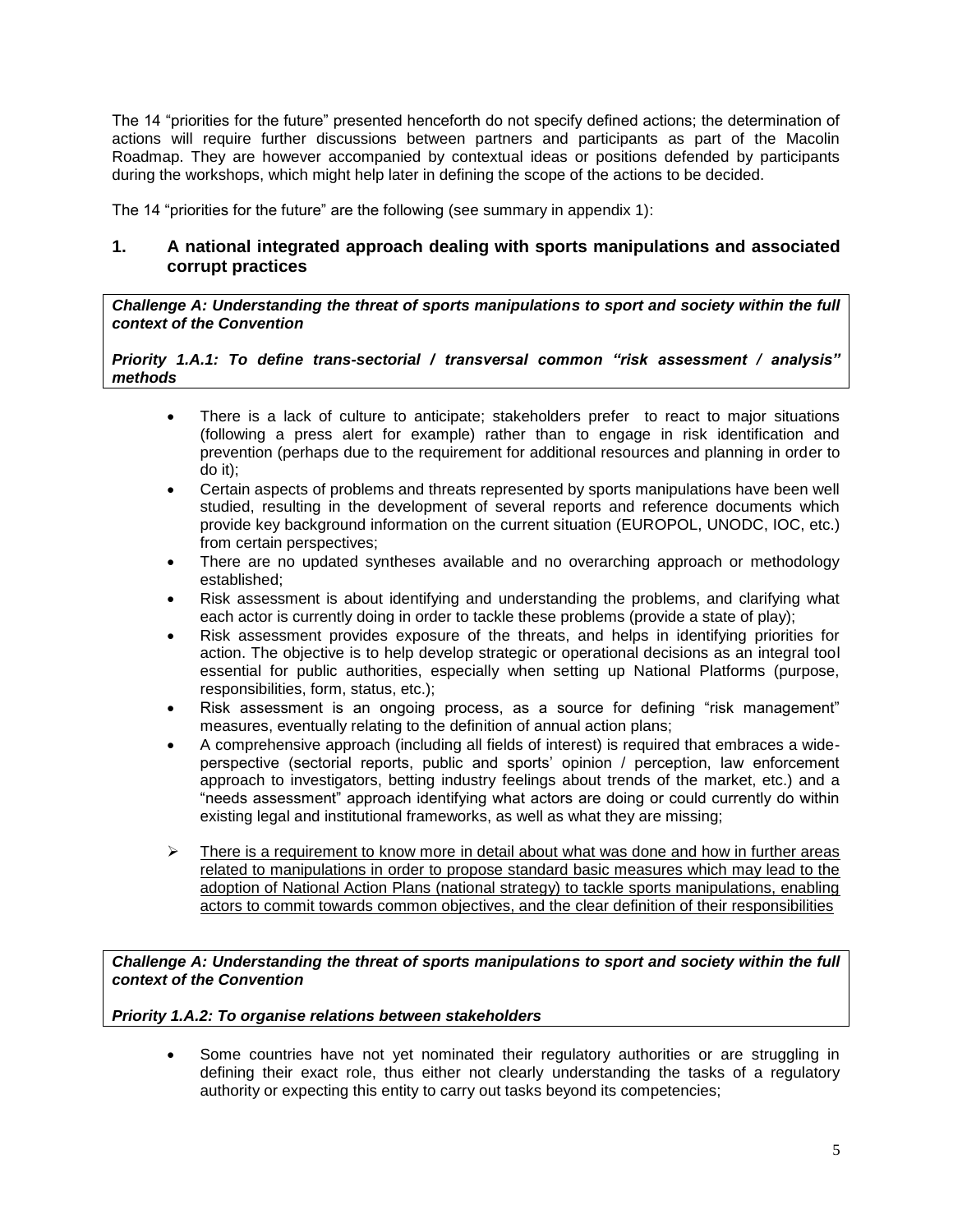- Each aspect of fighting manipulations prevention, detection, investigations and sanctioning – has been siloed to certain stakeholders; for example, sport movement tends to bear the entire responsibility for education and prevention, although this should include knowledge on potential sanctions, what to do if approached or threatened, legal rights and responsibilities if on trial, etc.
- There is a tendency in the wave of excitement to only focus on certain areas, such as monitoring of bets, without seriously considering other aspects that lead to or involve sports manipulations. This has in turn led to non-consideration of a number of relevant actors.
- Identifying and engaging the national stakeholders is critical all stakeholders should be involved in providing relevant solutions, demonstrating that public and private actors can work together;
- Public authorities (including ministries, regulators, law enforcement and judiciary), and the private sector (including sport organisations and the betting industry) should be encouraged to work together and respect each other's roles and responsibilities;
- The Sport movement includes not only sporting organisations and governance bodies, but also athletes, performance support personnel and members of the public; each have valuable information to share, be educated and protected;
- The Betting industry (private and public operators) operating legally in the jurisdiction also has valuable information to share and responses in various key challenges (related to prevention, monitoring, etc.). Regulatory authorities should ensure that there is regular and formal exchanges with these stakeholders for appropriate representation of positions within National Platforms and also receive all relevant information;
- It is important to understand that all stakeholders must be willing and able to carry out tasks in an integrated approach, always referring first to a national approach before looking outside;
- National action plans will enable all stakeholders to carry out their roles and functions toward common and shared objectives;
- $\triangleright$  The development of clear guidelines outlining the roles and responsibilities of all relevant stakeholders is essential in establishing a good working relationship between entities and facilitating trust in the development of National Platforms

*Challenge C: Creating a legal and cultural environment to enhance the legitimacy and effectiveness of reporting*

## *Priority 1.C.1: To create co-operation and coherence between reporting systems*

- How the best generate a sufficient flow of information capable of informing disciplinary and legal investigations and prosecutions and protect those that report?
- Security and efficiency of the reporting systems is critical: people report when they trust the systems;
- Many sports have reporting systems either through organisations, or athletes unions; this together with reporting systems from law enforcement agencies can create confusion with regard to whom to report;
- Insufficiently communicated or established legislative measures do not reassure potential reporters of sufficient protection; there is also the question of pressure to reputation that discourages potential reporters;
- There are multiple tools / systems existing (individual sports or stakeholders) with different standards and procedures, resulting in confusing and complex processes for whistleblowers and informers (especially when athletes are transferred to different jurisdictions);
- What are the existing reporting systems? Who should deal with reports provided by sport? How can you align this amongst various sports and with other stakeholders, such as law enforcement?
- Consider funding possibilities pooling resources?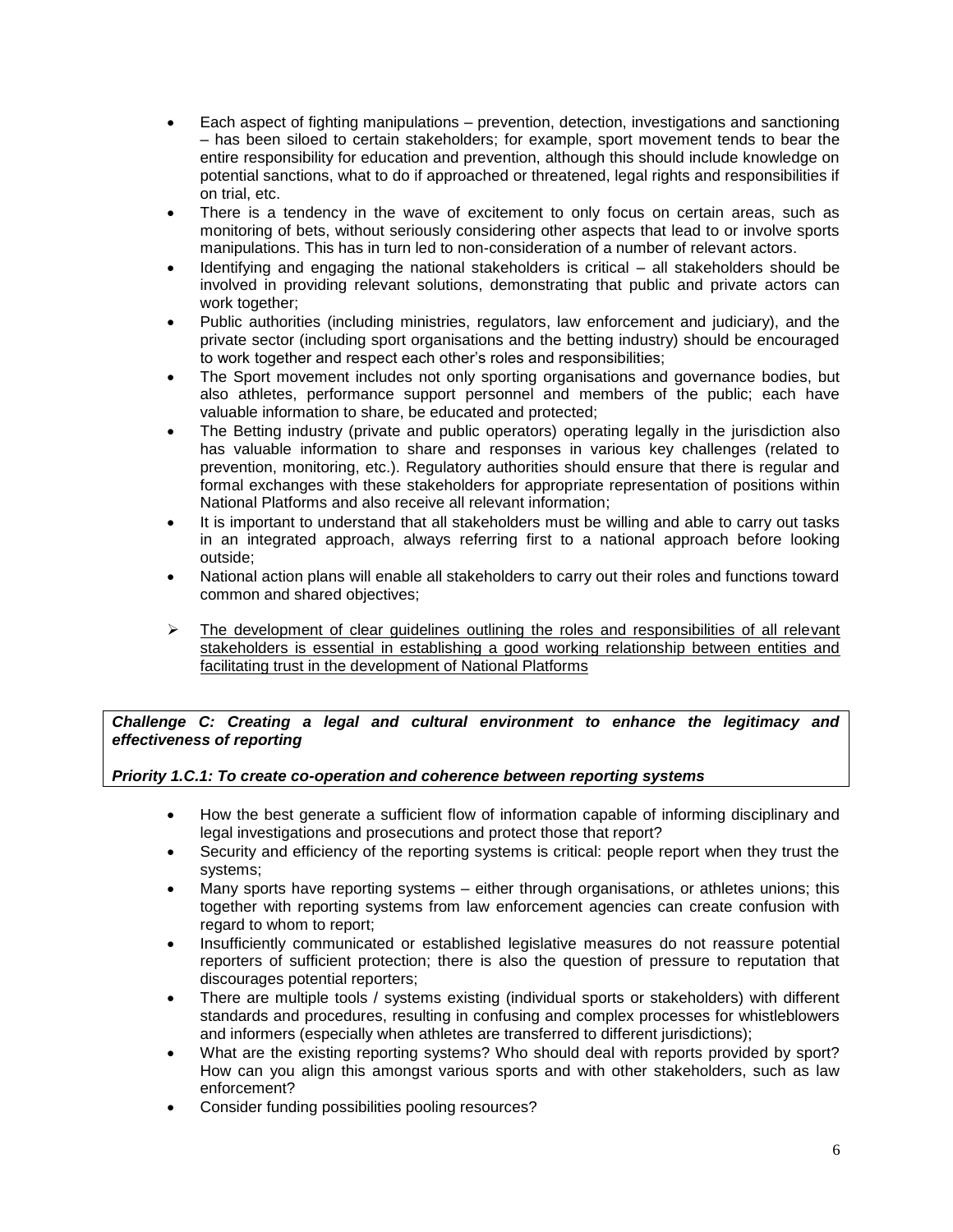- Analysis of existing reporting systems is required to determine possible gaps and overlaps and should be used to inform the design specifications for a new system / application;
- A set of operational guidelines and policies should be developed to outline the requirements of individuals and organisations when reporting information – including that reporting is a legitimate moral duty for those holding information. An education strategy should also be developed to support the rollout of these guidelines and policies;
- Developing design specifications for overarching / centralized systems, including technological opportunities and evaluation / ongoing costs at national level;

#### *Challenge D: Maximising the impact of education and outreach in an effort to focus more on prevention*

*Priority 1.D.1: To inform / educate the public, etc. based on a positive narrative enhancing integrity and higher moral values*

- Insufficient importance and resources are given to the development of integrity educational programs;
- Prevention and education are implemented through effective programs; however most of these are mainly focusing on elite sport. The high risks and vulnerabilities are observed more so at the sub-elite levels; developing political awareness may lead to key decisions (including the ratification of the Macolin Convention, adoption of the laws, etc.);
- There is a lack of coordination resulting in many disconnected initiatives and inefficiencies across the sector; there should be opportunities for synergies;
- Considerable pressure is placed on certain stakeholders to bear the responsibility of education and prevention, instead of an integrated approach;
- Need to be pragmatic and use existing limited resources and tools appropriately, and to greatest effect (interactive systems, "face to face" programs);
- Communication is important. A clear understanding of the topic should be generated amongst involved stakeholders in order to harmonise the message to the public, both in instances of apprehended sports corruptions and positive narrative (benefits of clean and safe sport);
- $\triangleright$  There is a sentiment reflecting the need to recalibrate efforts toward preventive aspects of the Macolin Convention, however there are few integrated contributions at this stage at national and international levels (there is rather a competitive climate) for detailing the challenge and specifying the priority aspects. A large assessment of what currently exists may present as the basis for elaborating possible agreement between stakeholders.

## *Challenge E: Encouraging uptake of the Macolin Convention*

#### *Priority 1.E.1: To improve messaging / reporting to government and to public*

- NPs and / or other public authorities have a direct responsibility to produce consistent and regular reporting;
- Communication is important, both in instances of apprehended sports corruptions, and positive narrative (the benefits of clean, safe sport);
- $\triangleright$  The process to developing a national policy is directly contributing to the promotion of the Macolin Convention, which in turn assures the political support to provide the relevant resources and means for implementing the national. This priority which has been underlined requires implementation at the very early stages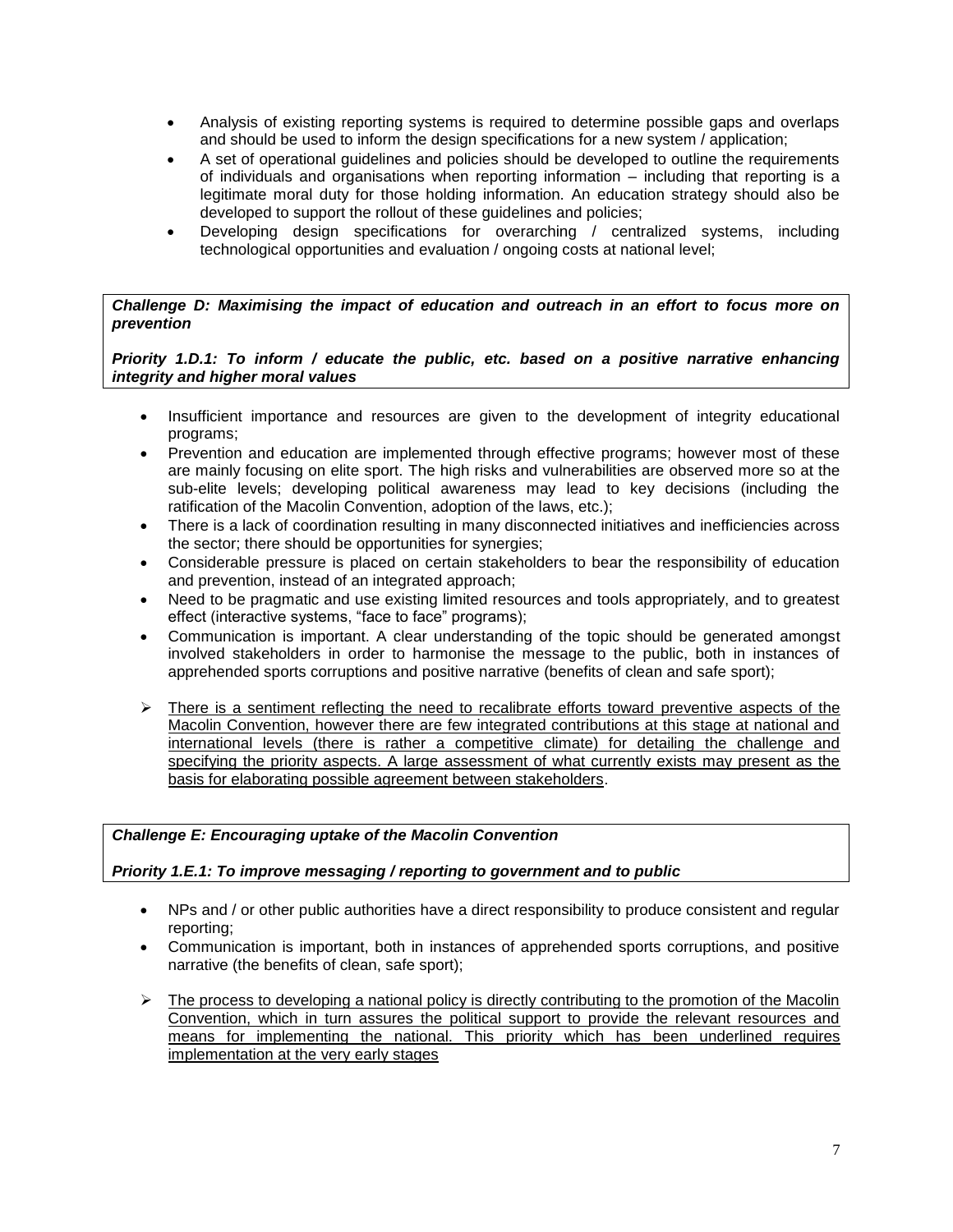# **2. National co-operation networks involving key actors**

*Challenge A: Understanding the threat of sports manipulations to sport and society within the full context of the Convention*

#### *Priority 2.A.1: To identify the basic requirements / standards for National Platforms*

- Ensure that all stakeholders involved at operational, strategic and political levels understand the origin and full nature of the National Platforms. This may require analyses, exchanges with relevant stakeholders, in-depth consultation of the Convention;
- Building an effective national co-operation system may follow diverse paths;
- The initiative may start from a single actor, but as the process progresses, and the complexity of the problem is understood, more actors should be involved, and ultimately, public authorities must take the lead;
- Initial non-official initiatives might be associated to "National Platforms" approach;
- First stages are always about understanding the problem ("risk assessment" concept) in order to decide what priorities are to be integrated into national strategy. This stage presents an opportunity to gradually identify and engage the different stakeholders;
- Objectives and responsibilities assist in defining the required form and status of the National Platforms, noting that this may be evolved and further developed over time;
- It is critical to determine what the National Platforms need to achieve (operationally) before deciding the form they should take and the legal status they should have;
- National Platforms should bring added value to stakeholders' daily responsibilities. Their role is to strengthen what individual actors are doing and to increase their impact;
- National Platforms allow for a different approach (risk management), which focus more on upstream issues (prevention), while managing enforcement processes;
- In defining roles and responsibilities of stakeholders, National Platforms have to consider the opportunities involved in establishing different levels of competencies, for example, enabling prosecutors to act at early stages when dealing with information (triage processes);
- National Platforms are at the core of the exchange information system; the Council of Europe revised data protection convention CETS 108+ and the GDPR is changing the existing rules, and adaptations are necessary.
- $\triangleright$  The process for setting up the National Platforms can be described through a systematic but non constraining approach (stages of development), providing indicators and criteria which helps public authorities establish the relevant relationships between actors, defines legal requirements, coordinates action, as well as builds capacity and shares of experience. Due to requirements for trans-national co-operation between National Platforms, there is a need to present the same legal and operational guarantees.

*Challenge B: Building trust and confidence among and between National Platforms and critical stakeholders, particularly with respect to collecting, sharing and dealing with information*

#### *Priority 2.B.1: To develop national information exchange frameworks that encourages consistency and reliability*

- A culture of common objectives must be generated amongst national stakeholders the overarching objective of the National Platforms should be to protect the integrity of sport – this is the main aim of the Convention;
- There must be conditions in place for law enforcement to share intelligence with the sport movement: An integrity unit or platform must have the appropriate legal foundation in place, so as to ensure information will be handled correctly – specific legislation will overcome basic data protection restrictions that may be obstacles;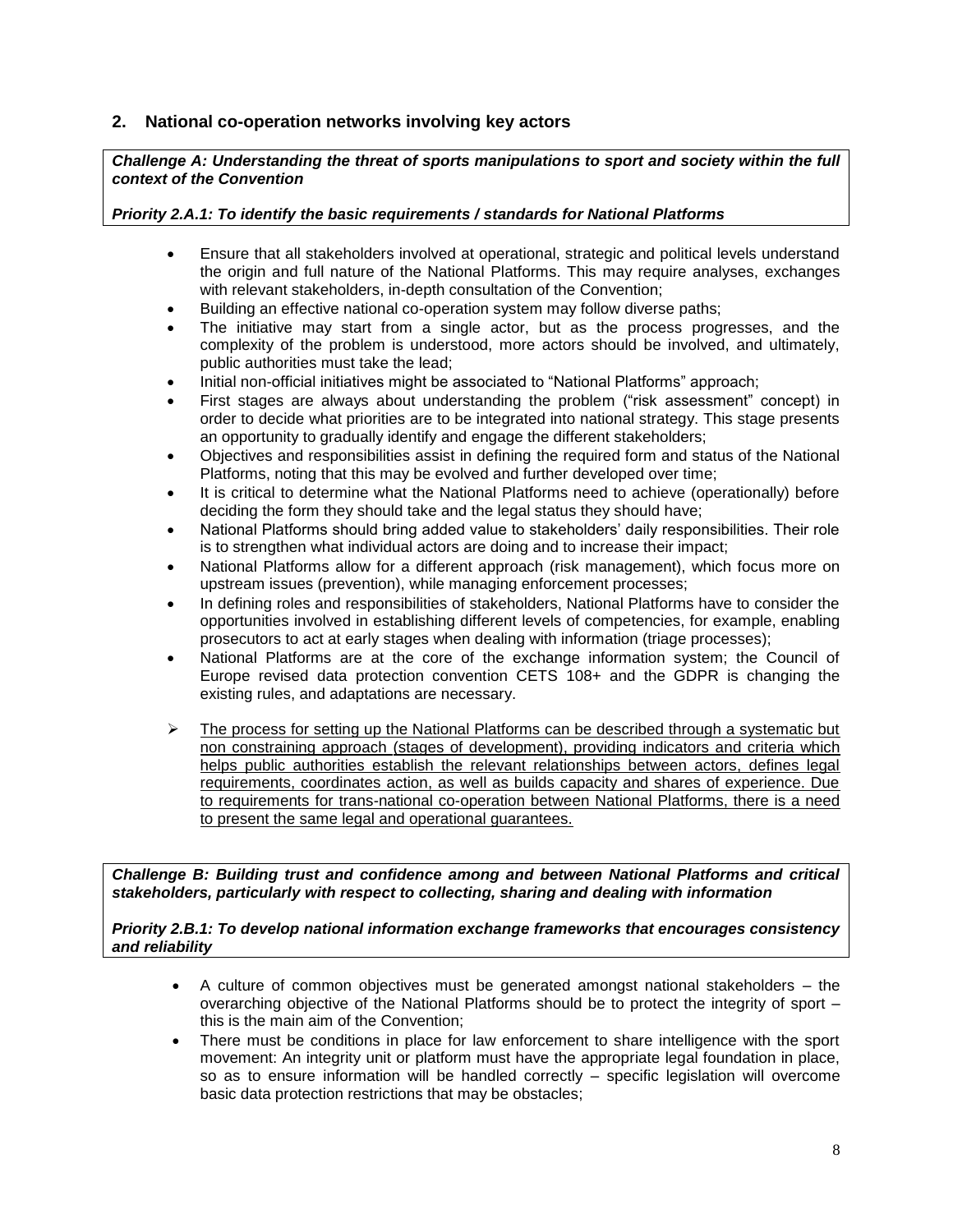- The key question is about defining at what moment certain information will have to be circulated;
- Sport has to be convinced that the information warrants circulation to other stakeholders in order to reassure this group of stakeholders, appropriate legislative measures need to be in place, especially when transnational exchange of information and data is involved;
- Standardization of national operational policies and procedures for exchange of information should include: what information is shared (threshold), when information is shared (triggers), how information is shared (format / platform), how information is used (appropriate controls);
- Assessing legal solutions;
- Assessing legal solutions in place or envisaged;
- Transitional procedures for facilitating information flows from third party national stakeholders that do not have associated National Platforms (this may have a broader application when considering expansion into other world regions);
- The information sharing framework and particularities enabling information sharing between members of the National Platforms must ensure the respect of international data protection rules.

## *Challenge D: Maximising the impact of education and outreach in an effort to focus more on prevention*

# *Priority 2.D.1: To develop multidisciplinary capacity building programs for all stakeholders*

- Many public and private actors carry out their own educational programs with limited to no, coherence;
- Existing programs may not be permanent, or not covering all sports / countries;
- These programs have a cost, and as such, funding is an important issue for certain sports and countries;
- Important to raise awareness about the risks and the consequences of manipulating sports competitions;
- The "face to face" educational program is considered as one of the best ways to educate; direct contact with players and staff (professionals and non-professionals), as well as future players;
- In order to tackle funding issues, depend on programs offered by partners or combine resources;
- $\triangleright$  Considering the large number of existing systems / experiences, it will be useful to compile and assess the existing programs and arguments, make a comparative study and produce guidelines in order to target a higher level of coordination between existing initiatives

## **3. Coordinated trans-national and international mechanisms to protect the integrity of sport and combat corruption in sport**

*Challenge A: Understanding the threat of sports manipulations to sport and society within the full context of the Convention*

## *Priority 3.A.1:* **To develop a comprehensive approach to sports manipulations**

- There is political reluctance to deal with sports manipulations, due to the principle of autonomy of sports, lack of sufficient understanding of the topic, etc.;
- It is difficult to identify high risk vulnerability situations (no democratic system, bad finances, no decision control system, no exterior control system, lack of or low remuneration, sexual abuses, etc.). However, this should be a preliminary stage and should enlarge the scope of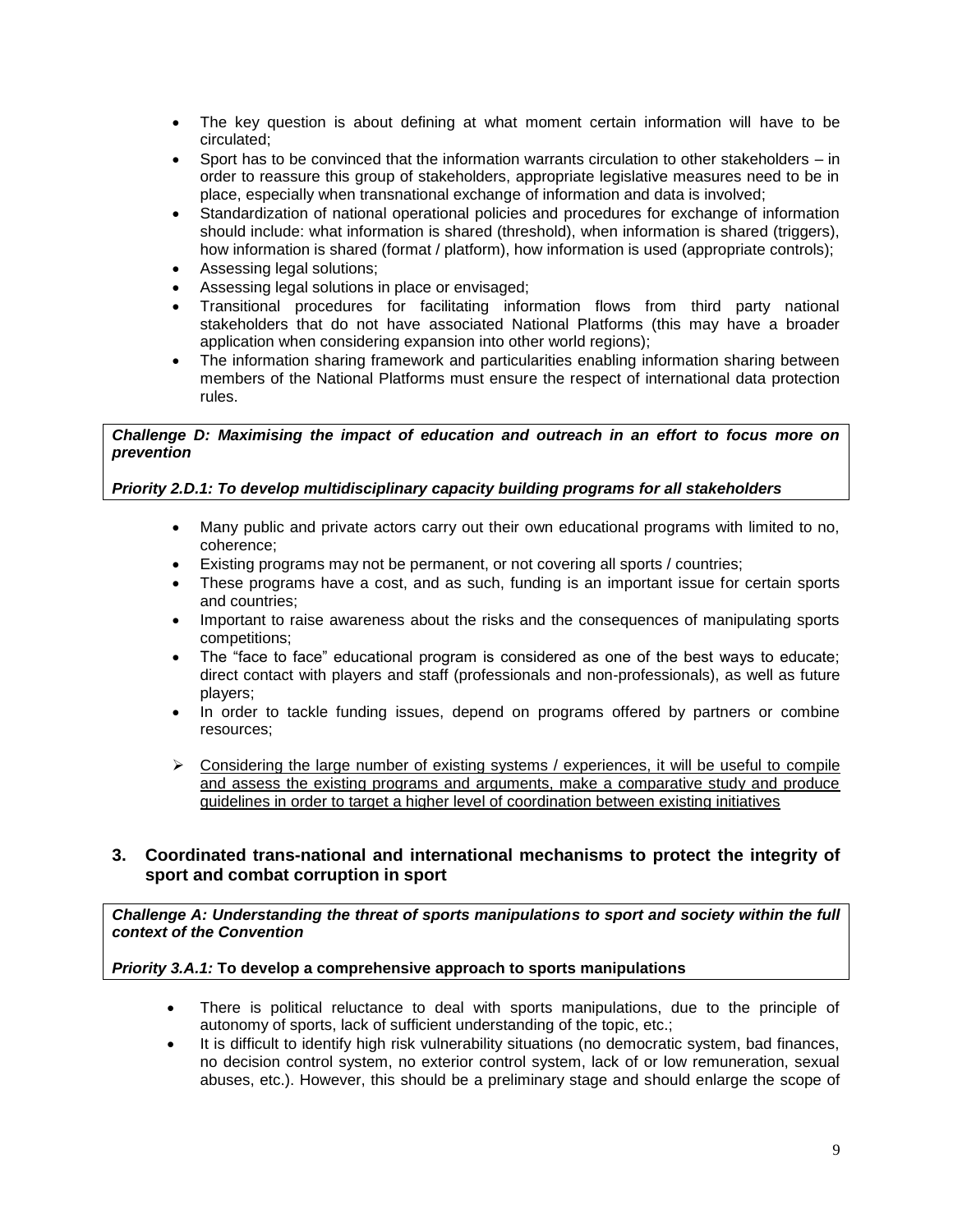sport corruption which are too often limited to sport betting issues, thus resulting in incomplete legislation and actions by National Platforms;

- Criminals are fully aware of potential benefits that sport can generate, while public authorities do not have the same awareness concerning vulnerabilities and risks;
- Criminals are determined, well organised and well informed, while public authorities do not invest equally;
- Criminals are very professionals and involve experts, while public authorities do not face the situation with the same level of expertise;
- Criminals put in place vast and complex networks involving all relevant actors, while public authorities do not have a symmetrical and equivalent structured approach;
- Is the lack of political focus or willingness to link important crimes to sports manipulations making easier to not consider tackling manipulations of sports competitions as a key area for additional resources or the transitional legal protection provided by ratifying the Macolin Convention?
- Sport manipulations corruptions is just as important as others forms of corruption, and should be tackled accordingly – the manner of communication can greatly impact on how sport manipulations can be received at the political level;
- Sports manipulation includes corruption. Most countries are subject to international obligations to deal with all forms of financial crimes (UN + CoE treaties), and therefore public authorities might consider action as part of those frameworks – the attempt to separate corruption from manipulations can create confusion when it comes to prosecution and other court procedures;
- Instead of artificially separating the term corruption from manipulations, the distinction, when considering the Convention, may be made with regard to links to affecting the course or result of Competitions from other types of corruption (such as bidding processes, etc.);
- The development of a consistent typology of sports manipulation taking into account *modus operandi* and criminal, administrative and other offenses would lead to providing guidelines about the relevant responses to be given;
- Consider assessing nationally and transnationally across regions why sport attracts criminals (legal gaps)? What are internal sport vulnerabilities that leave space for exploitation?
- $\triangleright$  It is crucial to better understand manipulation processes and to find the right responses to each specific types of manipulations (including for example, betting prescriptions)

*Challenge A: Understanding the threat of sports manipulations to sport and society within the full context of the Convention*

*Priority 3.A.2: To strengthen the "network of networks", placing the Council of Europe's Network of National Platforms (Group of Copenhagen) at the core of trans-national co-operation system*

- The current network involves national platforms, almost all of which are not official with different basic legal standards;
- The lack of ratification of the Convention has generated a misunderstanding that practical action should only consider certain aspects, such as monitoring of bets during major competitions, instead of generating a transnational discussion to produce tools to tackle all aspects of the Convention, including prevention tools, inclusion of existing projects, etc.;
- Initiatives remain incoherent and duplicate each other, while vested interests lead to exclusion of valuable initiatives and a negative competitive climate.
- The excitement surrounding the Council of Europe's network of national platforms has led to national platforms often forgetting to communicate at national level or between their own stakeholder group, leading to discrepancies in initiatives that is then transmitted transnationally.
- National Platforms are de facto networks of national stakeholders. They are solving problems at a national level, and facilitating the co-operation between national stakeholders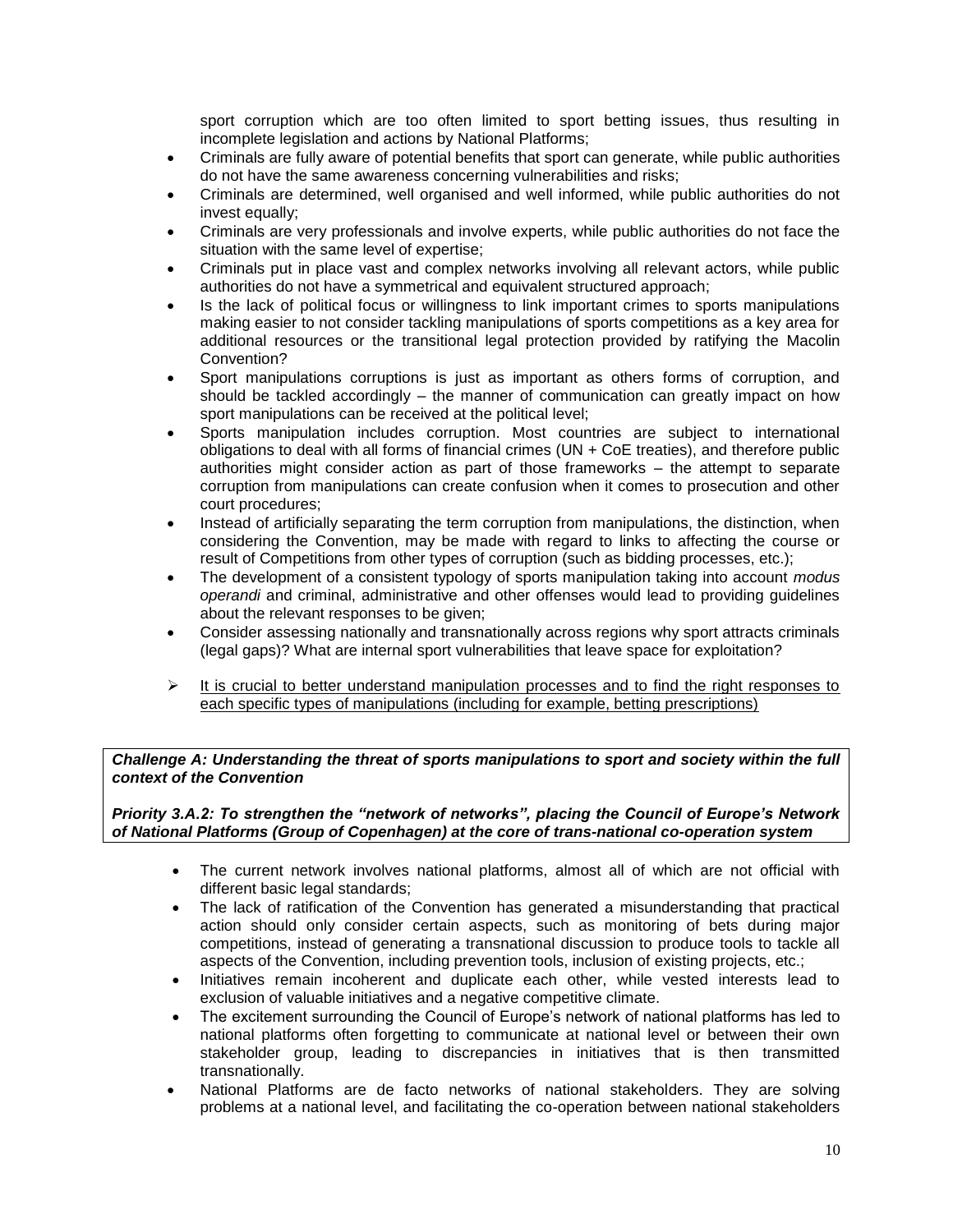(trust and confidence, co-ordination of action, exchange, access and monitoring of information, good governance policies, betting market regulations, etc.) ;

- The Council of Europe Network of National Platforms (Group of Copenhagen) enables National Platforms to address their concerns and receive global solutions. This ensures efficient threat responses that are compliant with the Macolin Convention. The Group of Copenhagen works on harmonisation of functions and procedures between the National Platforms, assuring the principle of reciprocity which guaranty the good trans-national cooperation;
- The Group of Copenhagen addresses specific questions and problems met by the individual National Platforms, and digest them at a collective level in order to deliver common solutions;
- Sectorial Networks should continue because individual sectors are facing specific problems that require common positions to be agreed upon before dialoguing at national or international levels. Sectorial Networks are expected for Sport Movement, Law Enforcement (Police) and Prosecutors / Judiciary Authorities. Sectorial Networks (including Regulatory Authorities or Betting Industry) might be ready to respond to specific questions coming from the Group of Copenhagen or National Platforms;
- Thematic Networks (multidisciplinary, trans-sectorial) should however be developed with a view of addressing complex questions. Their contributions should nurture collective and integrated debates as part of the Group of Copenhagen;
- International stakeholders encourage inclusion, co-operation with other initiatives and integration in the Macolin Roadmap, rather than generating conflict and overlap. The interest of the National Platforms and protection of sport integrity should always prevail.
- $\triangleright$  The Network of Networks will play an important role into the implementation of the "Macolin" Roadmap".

*Challenge B: Building trust and confidence among and between National Platforms and critical stakeholders, particularly with respect to collecting, sharing and dealing with information*

*Priority 3.B.1: To build an international information exchange framework that encourages consistency and reliability*

- Limited ratification and the as yet non enforceability of the Macolin Convention paired with enthusiasm to tackle manipulations of sports competitions has led to differing levels of basic standards for respect of data protection principles when collecting, sharing and dealing with various information;
- Thus enduring lack of trust in each other's national legal systems results in still limited free exchange.
- international operational policies and procedures should be understood UN and Council of Europe Conventions should be understood by all stakeholders, as well as regional regulations, such as the GDPR when dealing with EU Member States;
- a thorough legal analysis of the impact of the GDPR (national and international levels), including any perceived impediments to information sharing, and development of practical solutions that might be implemented at the national level (including development of appropriate national legislative frameworks) should be carried out;
- to assess Established and possible future legal solutions should be assessed put in place or in order to define information sharing frameworks and specificities enabling NPs to agree with other NPs presenting the same legal guaranties;
- The Macolin Convention provides a key added value to tackling restrictions in sharing information as it provides a specific legislation on the area of tackling manipulations of sports competitions; specific legislation is almost always a requirement to override certain data exchange and protection standards as defined within international legal texts and regional regulations such as the GDPR.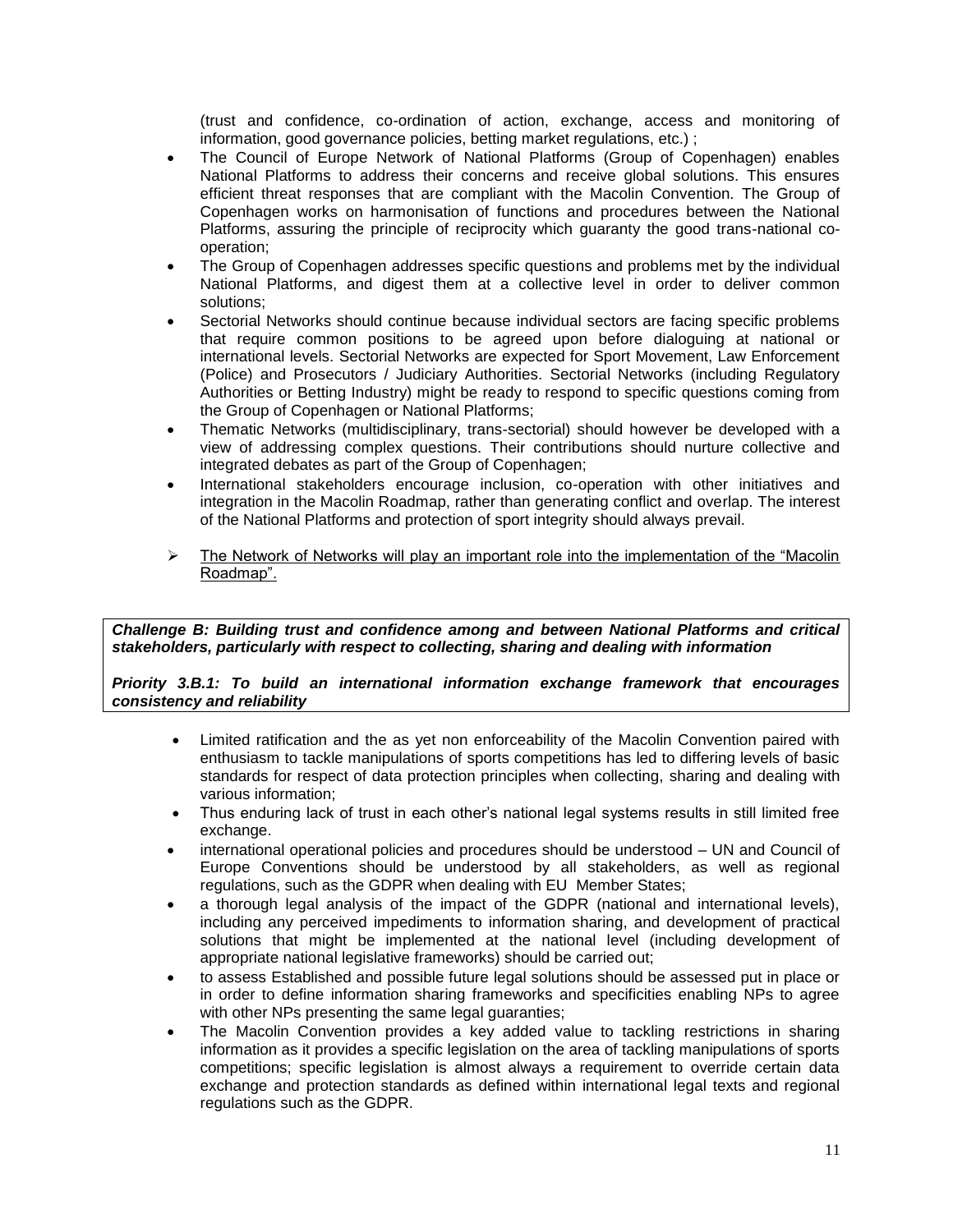*Challenge C: Creating a legal and cultural environment to enhance the legitimacy and effectiveness of reporting*

*Priority 3.C.1: To foster collaboration between existing regulations regarding whistleblowing and defining minimum standards*

- Varying reporting systems make reporting on international competitions or competitions involving various countries very unstable and difficult;
- Too many systems make it difficult for potential reporters to know to whom to report;
- Lack of agreement or limited agreement (And awareness) of protection for reporters reduces the potential for reporting on potential or ongoing manipulations.
- What are the risks faced by whistleblowers? What tools are available? Existing legislations?
- What are experiences in the different countries?
- The system must generate legitimacy (legitimate the act of reporting), implying solid and accurate management of the information collected;
- Minimum common standards are also required regarding whistleblowing. Regulations and legal prescriptions are defined at national and international level and are already implemented for other sectors of activity. Efforts should be made with regards to sports manipulations (how to proceed, how to organise the follow-up and contacts with whistleblowers);
- This goes together with changing the mindsets / fostering a culture of modifying the usual priority of loyalties which should be to society (which in turn can only be generated if everyone better understands the threats of sports manipulations to society);
- Relevant education / training providing competencies to those in charge of analyzing reports;
- $\triangleright$  Adoption of common standards would enable a new step forward in that specific and crucial field of action. The Macolin Convention places a positive obligation on States to facilitate the development of effective reporting systems.

*Challenge D: Maximising the impact of education and outreach in an effort to focus more on prevention*

*Priority 3.D.1: To develop coherence and collaboration in the creation and delivery of harmonized and consistent education / awareness rising programs*

- Participants noted that resources are strained, resulting in incapacity to deliver programs where they might have the most significant impact  $-$  at the sub-elite and junior levels of competitions;
- Competition between organisations and stakeholders has led to overlapping projects in a limited number of areas and vested interests have marginalized creative initiatives – all this to the detriment of countries themselves.
- Ensuring, with limited resources available to relevant stakeholders, that critical education and awareness programs aimed at preventing manipulation of sporting competitions reach a greater number of athletes and participants - in particular, below the elite level;
- It was recognised that education and awareness raising is critical to the fight against the manipulation of sports competitions – particularly as a means of eroding traditionally recognised 'causes' of corruption;
- To achieve the maximum benefit from the limited resources available to public authorities and other stakeholders (including sport);
- This might include cooperation in respect of: Development of education products, creation of a single consolidated education and awareness platform for public authorities, sports, participants, consideration of requiring participation in mandatory education programs as a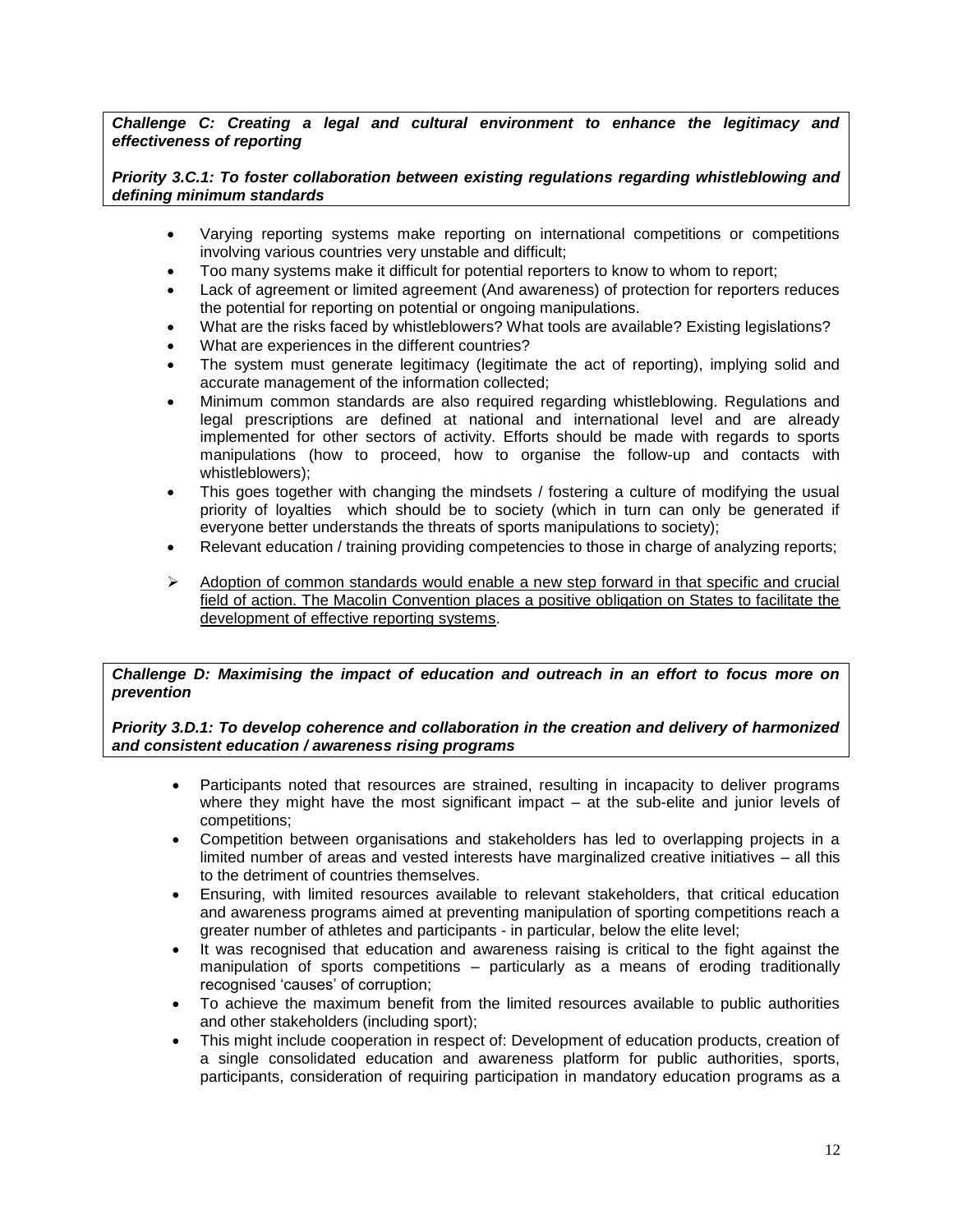condition of participation in sport as well as coherence in ongoing projects instead of competition.

 $\triangleright$  A mapping of existing initiatives at national and international levels would enhance coherence, collaboration and define the Macolin Roadmap to be proactive, concrete and eventually demonstrate through actions the importance of the Macolin Convention

# *Challenge E: Encouraging uptake of the Macolin Convention*

*Priority 3.E.1: To encourage governments to pursue the ratification process based on a call for the sport higher moral values for society*

- Many national and international stakeholders are still not fully aware that the legislative basis for NPs lies in the Convention;
- The Convention is still too often considered 'a la carte' instead of being treated as a whole possibly because of its delayed entry into force and still non-existence of a statutory committee;
- In many cases, operational and strategic activities are not consistently transmitted to the political level – therefore the added value and necessity of the Convention is often lost and there is also a tendency to not present coherent narratives at various events.
- Operate a shift in mentality to encourage Governments to pursue the ratification process, based on a call for the higher moral value undertaken by sport for society (sports manipulation is a financial crime which should be addressed as such, while there is a political reluctance to deal with sport integrity - because the principle of sport autonomy?);Ensuring that NPs tackle the question of becoming official in legislation and transnationally – this requires a strategy to ensure political interest in ratifying the Convention;
- NPs should, with the help of relevant organisations, understand the Convention as a whole in order to be fully effective and fully compliant;
- Circulate information about cases and updates on the fight against sports manipulations, suitable for publication at international and national levels, always highlighting how the enforceability of the Macolin Convention would create desperately needed solutions;
- $\triangleright$  The process to developing a national policy directly contributes to the promotion of the Macolin Convention, which in turn ensures the political support to provide the relevant resources and means for implementing the national. This priority which has been highlighted requires implementation at the very early stages
- $\triangleright$  The Macolin Community might develop a communication framework for States / National Platforms and other stakeholders, including national / international sporting organisations;